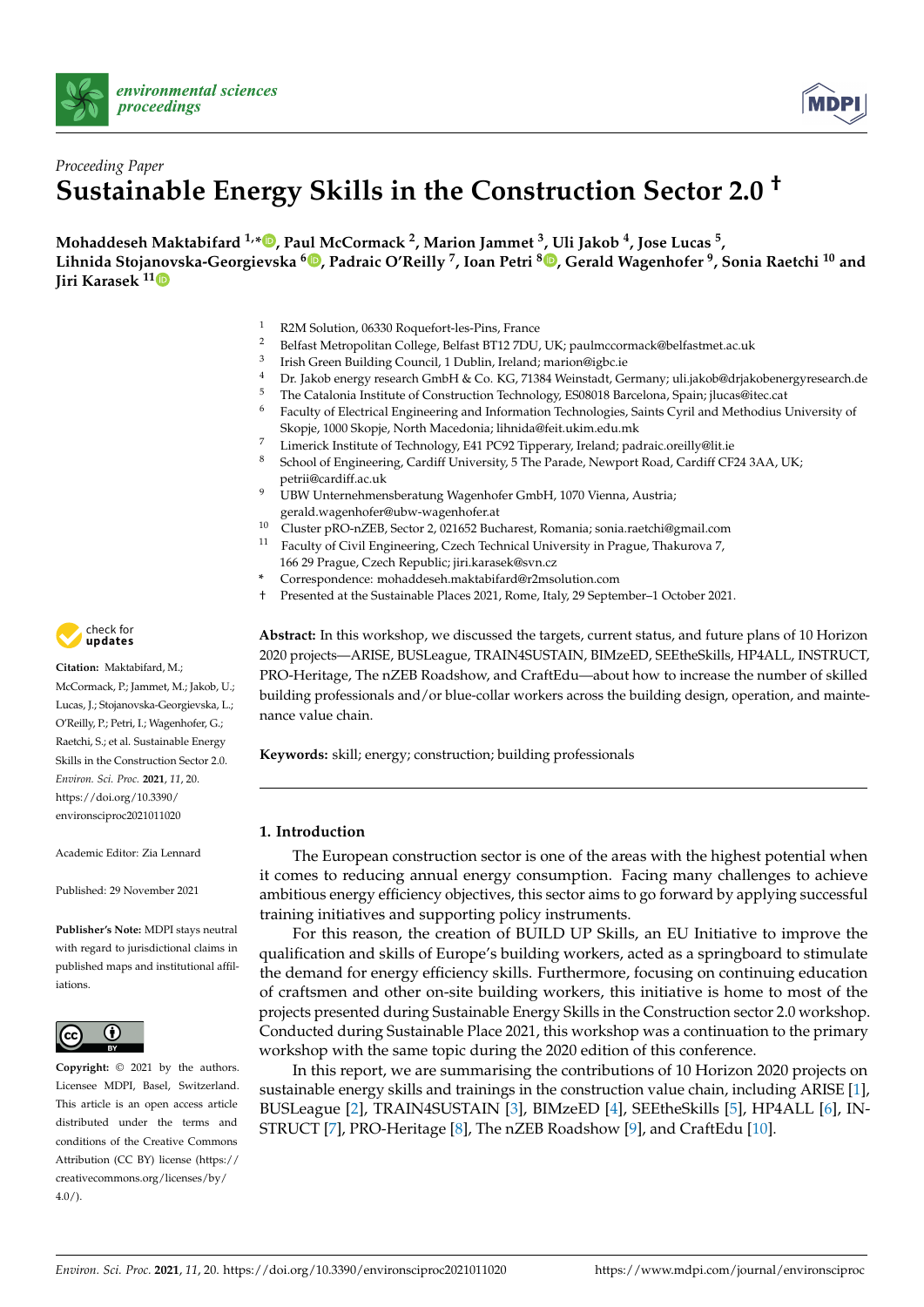# **2. ARISE**

ARISE is revolutionising the learning process by monetising skills development and learning exchange with a dual digital system based on skills recognition rather and accreditation. ARISE is developing a Europe-wide distinguishable recognition scheme of digital energy-efficient BIM construction skills linked with a maturity-based digital ranking system for accounting CPD learning transactions. The open competency-based qualification scheme based on maturity levels that empower micro-learning will be the basis for making learning transactions count. The project team will be gathering and linking BIM modules, tools, and materials with the aim of establishing a BIM resource and skills recognition pathway that all stakeholders can utilise, deliver, and stimulate. This will provide BIM Energy Performance Alliance (BIM-EPA) partners and other stakeholders with an e-learning materials repository to contribute to, whilst also developing a CPD recognition pathway for the whole supply chain to access and utilise.

### **3. BUSLeague**

The Horizon-2020-funded BUSLeague project works on both building capacity within the industry (supply side) and stimulating demand for energy efficiency upskilling. On the supply side, the main objective of BUSLeague is to upscale successful methods and training (e.g., by working with hardware stores). On the demand side, it aims at incentivising upskilling through recognition of skills, finance mechanisms (e.g., by introducing additional skills requirements to access public grants), and green public procurement (GPP). Public procurement constitutes approximately 14% of the EU gross domestic product. It, thus, has the potential to provide significant leverage in seeking to influence the market. As part of BUSLeague, the project partners will explore how public procurement could be used to incentivise energy efficiency upskilling.

## **4. TRAIN4SUSTAIN**

The TRAIN4SUSTAIN (T4S) project stimulates the demand for skilled construction sector professionals (architects, contractors, SMEs, and workers) through raising acceptance of regional and national qualifications and skills on the EU construction market. The approach of T4S is the development of a European Skills Registry (ESR) web application based on the T4S Competence Quality Standard (CQS). The developed T4S CQS is a standard to identify and describe learning outcomes (LOs) for professions in a unified manner and communicate the competencies across domains (environment, society, economy, processes). Over 300 existing qualification schemes (QS) where evaluated and mapped to fill the T4S CQS with 67 QSs from all over Europe as well as non-EU countries. Furthermore, the T4S project provides guidance for public authorities in demanding and evaluating sustainable energy skills in Green Public Procurement and contracting processes.

#### **5. BIMzeED**

The BIMzeED project, cofunded by the EU Erasmus Programme as a Knowledge Alliance partnership, investigates the development of new and innovative training and education resources within the fields of BIM and nZEB. The partnership includes industry experts and academics from Ireland, Spain, Croatia, and Hungary. The main goal is to introduce additional learning resources within the field of BIM/nZEB into the existing accredited construction courses or create new standalone modules to improve training and knowledge transfer for the construction industry. BIMzeED developed 12 innovative learning units with the aim of increasing the understandings and skills of Building Information Modelling (BIM) and other digital tools to achieve nZEB within existing construction training curricula, thus capitalising on the opportunities that environmental protection can offer to the labour force.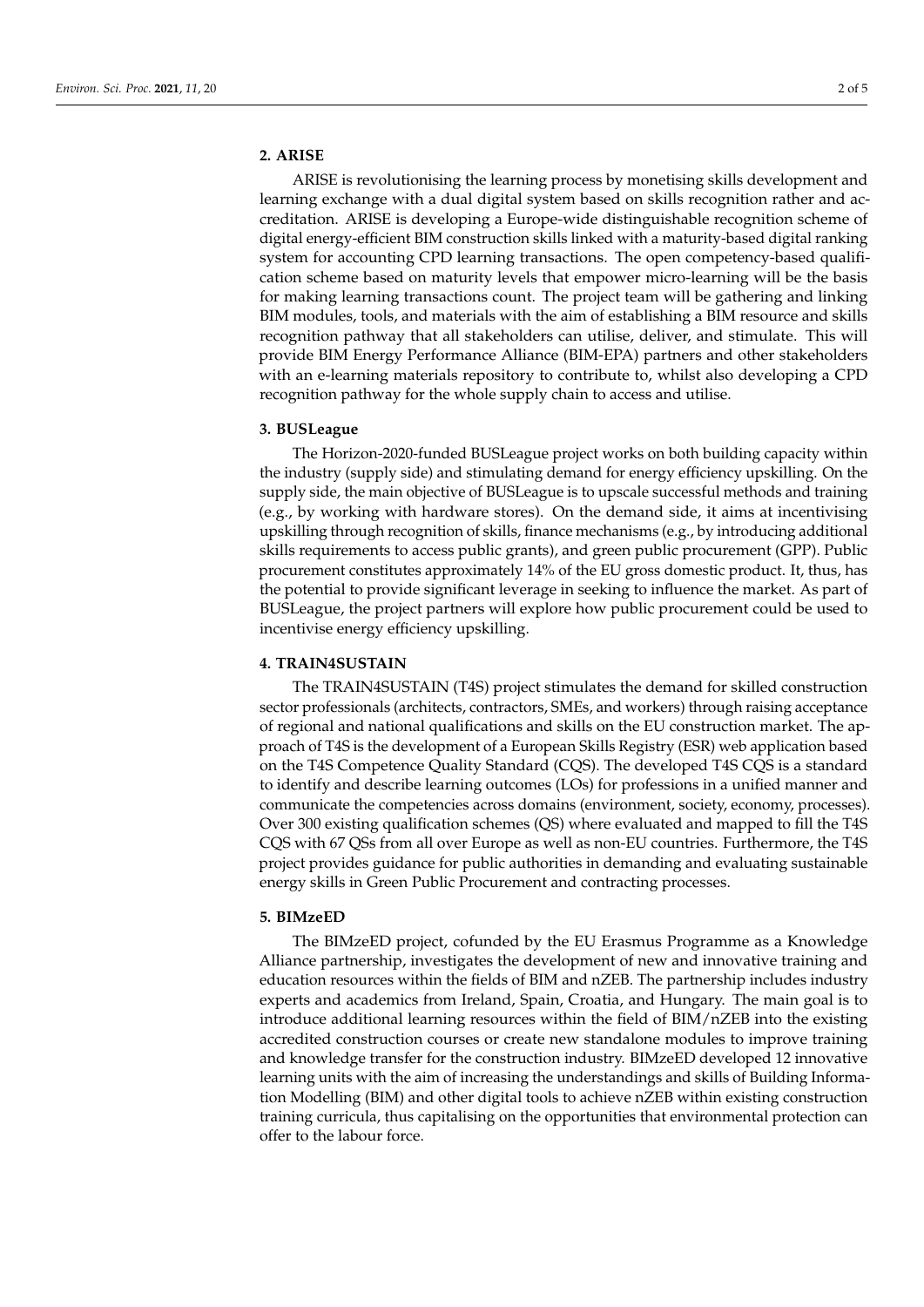# **6. SEEtheSkills**

SEEtheSkills aims at uniting the best from BUS experiences in five countries: North Macedonia, Spain, Slovenia, Slovakia, and the Netherlands. Precedent actions in each of the countries are marked and become recognized by innovation and bravery to meet the challenges in the introduction of new approaches toward meeting needs for energy efficiency in the building sector. As they revealed different approaches in skilling and upskilling of the building workforce, their best experiences are a starting point to build upon and a subject of iterative improvement, upgrading, and implementation. The novelty of the SEEtheSkills idea is by acting through a 3V approach (visibility, validation, and value) to tackle direct stimulation of demand of energy skills in construction by spreading the actions on a wide inter-regional level to ensure easy uptake of results in partner countries and beyond.

#### **7. HP4ALL**

HP4ALL has at its core the desire to enhance the skills of those working in the heat pump sector and to promote these skills to the people who need to make decisions around the use of heat pumps. These decision makers could be owner–occupier, end-users, residential project developers, and housing department staff within local authorities or social housing organisations. Contact with all actors in the supply chain and with these decision makers is identifying the weak points in the systems. In each region, the existing policy measures will be acknowledged and results from interactions with the supply chain and with end-users will be communicated. It is hoped that this work will be helpful in the three pilot regions of Upper Austria, Andalusia, and Ireland in linking on-the-ground issues to policy and back into training offerings. Regional pilot activities are in the planning stage and will be conducted throughout 2022.

## **8. INSTRUCT**

The objective of INSTRUCT is to increase the number of skilled building professionals and/or blue-collar workers across the building design, operation and maintenance value chain (designers, architects, engineers, building managers, technicians, installers, bluecollar workers, including apprentices, and other building professionals), with a specific focus on the engagement of SMEs. Tools facilitating the mutual recognition of energy skills and qualifications in the construction sector are part of the project for the development of sustainable energy skills passports/registers for workers at a regional/national level. The project will advance energy efficiency training at the EU level using mobile applications facilitating the comparison of workers' skills and qualifications between countries. INSTRUCT will develop partnerships with producers, retailers, and contractors for energy skills promotion. The project will give evidence on the sustainability and viability of the new technologies to produce zero and low emission energy.

# **9. PRO-Heritage**

The partners of PRO-Heritage strive to offer skilled craftsmen an initial and permanent training that offers traditional competencies and skills for the built cultural heritage, based on best practice examples of the partner organizations. In addition, PRO-Heritage will create a structure and environment for regular journeys of journeymen in Europe to further promote the exchange of competencies and skills in Europe. The most important needs addressed in PRO-Heritage are: the protection of traditional competencies and skills for the built cultural heritage relevant to energy efficiency and renewable energy; the need to involve sufficiently trained professionals and craftsmen in the "gentle" maintenance and care; the need to certify these professionals and craftsmen so that their competencies and skills can be recognised.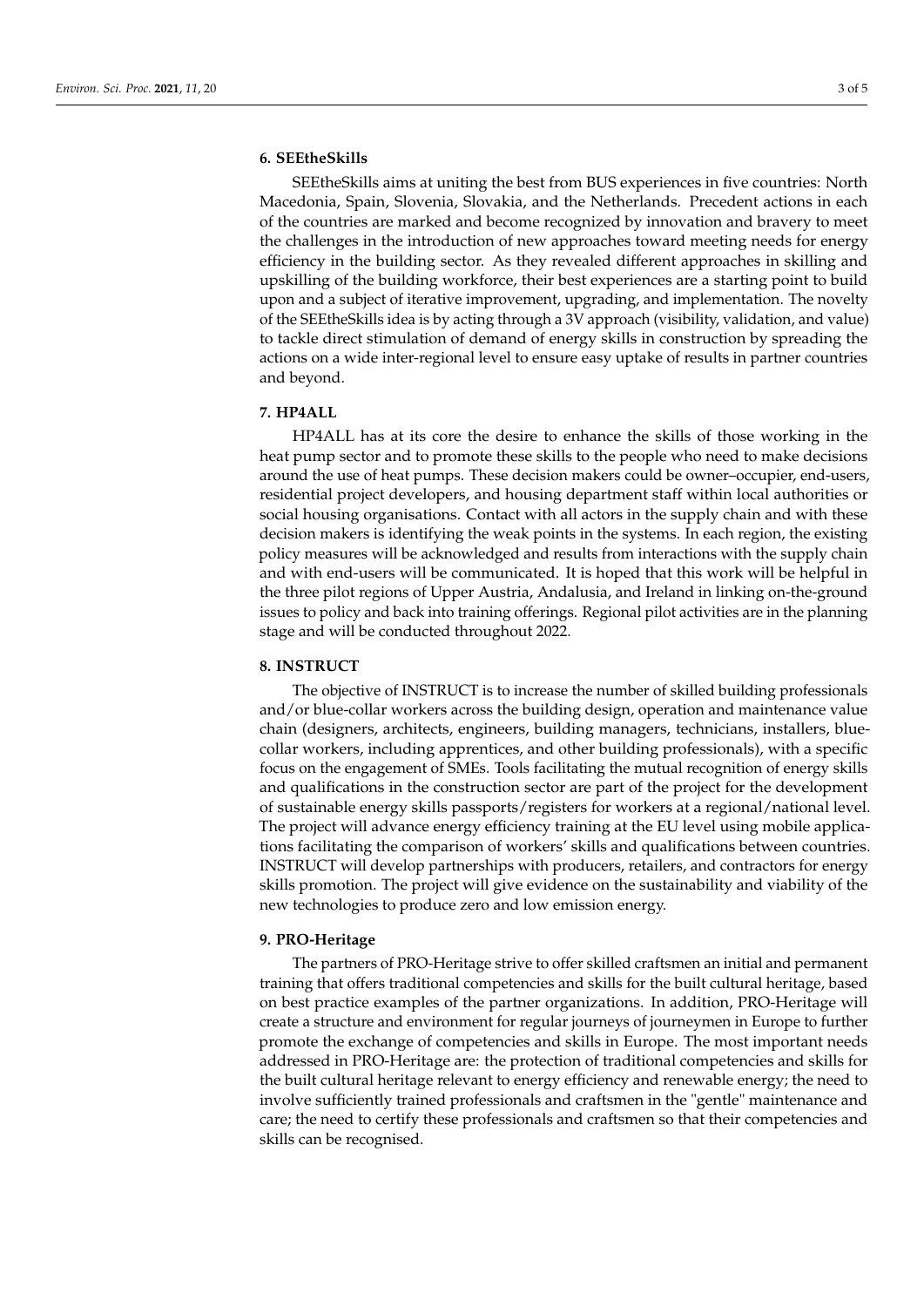# **10. The nZEB Roadshow**

The nZEB Roadshow project will organize national-scale marketing and communication campaigns in five European countries, focused around nZEB days organized in three to five selected cities in each of Bulgaria, Croatia, Greece, Italy, and Romania. The nZEB weeks will consist of a multitude of events: construction products and real estate fairs, practical demonstrations and real-time nZEB construction, training courses for designers and construction workers (with inclusion of BIM-enabled VR and AR solutions), information sessions and free consultations for citizens active on the real estate market, on-site training at public building renovation sites, and career orientation centres and construction job fairs with focus on the local construction sector SMEs.

#### **11. CraftEdu**

The CraftEdu project has set up in the Czech Republic the national qualification and training scheme for craftsmen and on-site workers in the field of energy efficiency and use of renewable energy sources in buildings. It has also developed the training offer delivered via Slovak national scheme STAVEDU. Moreover, it led to: development of seven training programmes for further education of craftsmen and on-site workers in the field of energy efficiency; development of an on-site training course based on the training course developed by CrossCraft project (IEE project BUS Pillar II); setting up a permanent network of trainers delivering the programmes developed under the project; training of trainers for delivery of the programmes; development of an e-learning programme for targeted craftsmen and construction professionals in Austria, Bulgaria, the Czech Republic, and Slovakia; proposals to governments for incentives boosting demand for highly qualified workers [\[11\]](#page-4-10).

#### **12. Conclusions**

Sustainable Places 2020 has been the starting point for the presented projects to map and identify joint activities. Such interactions are still ongoing in the form of joint publications, series of webinar and other disseminating and communication activities and are aimed to reinforce the skills and energy efficiency in the construction sector.

These interactions support the projects in achieving the objectives planned by the European Union within the established policy framework and directives in place. Among all revised EPBD 2018/844/EU and article 2a: long-term renovation strategies to encompass an overview of national initiatives to promote skills and education in the construction and EE sectors precisely highlighted the importance of trainings in the building sector.

These energy efficiency directives emphasize the significance of measures to support the increase in renewable heating, cooling, and qualified installers in this sector. In addition, launch of the renovation strategy published by the European Commission during October 2020 strengthened the importance of these measures. According to the Renovation Wave [\[12\]](#page-4-11), the six general leading actions in this area are: set stronger regulations regarding the energy performance to improve incentives for public and private owners to undertake renovations; ensuring accessible financing; increase the capacity of developers to develop training development for workers; expand the market for sustainable building products and services; create a New European Bauhaus, with the support of an advisory board; and developing neighbourhood-based approaches for local communities to incorporate renewable solutions towards the path of zero-energy districts.

To conclude, the next funding opportunities and the current LIFE clean energy transition call were discussed and the five intervention areas of: developing the right policy framework for the clean energy transition, the technology rollout of new services and business models, attractive private financing, equally supporting the development of local and regional projects and empowering citizens in clean energy transition, were introduced.

**Supplementary Materials:** The recording of the workshop is available online at [https://www.](https://www.sustainableplaces.eu/sustainable-energy-skills-in-the-construction-sector-2-0/) [sustainableplaces.eu/sustainable-energy-skills-in-the-construction-sector-2-0/.](https://www.sustainableplaces.eu/sustainable-energy-skills-in-the-construction-sector-2-0/)